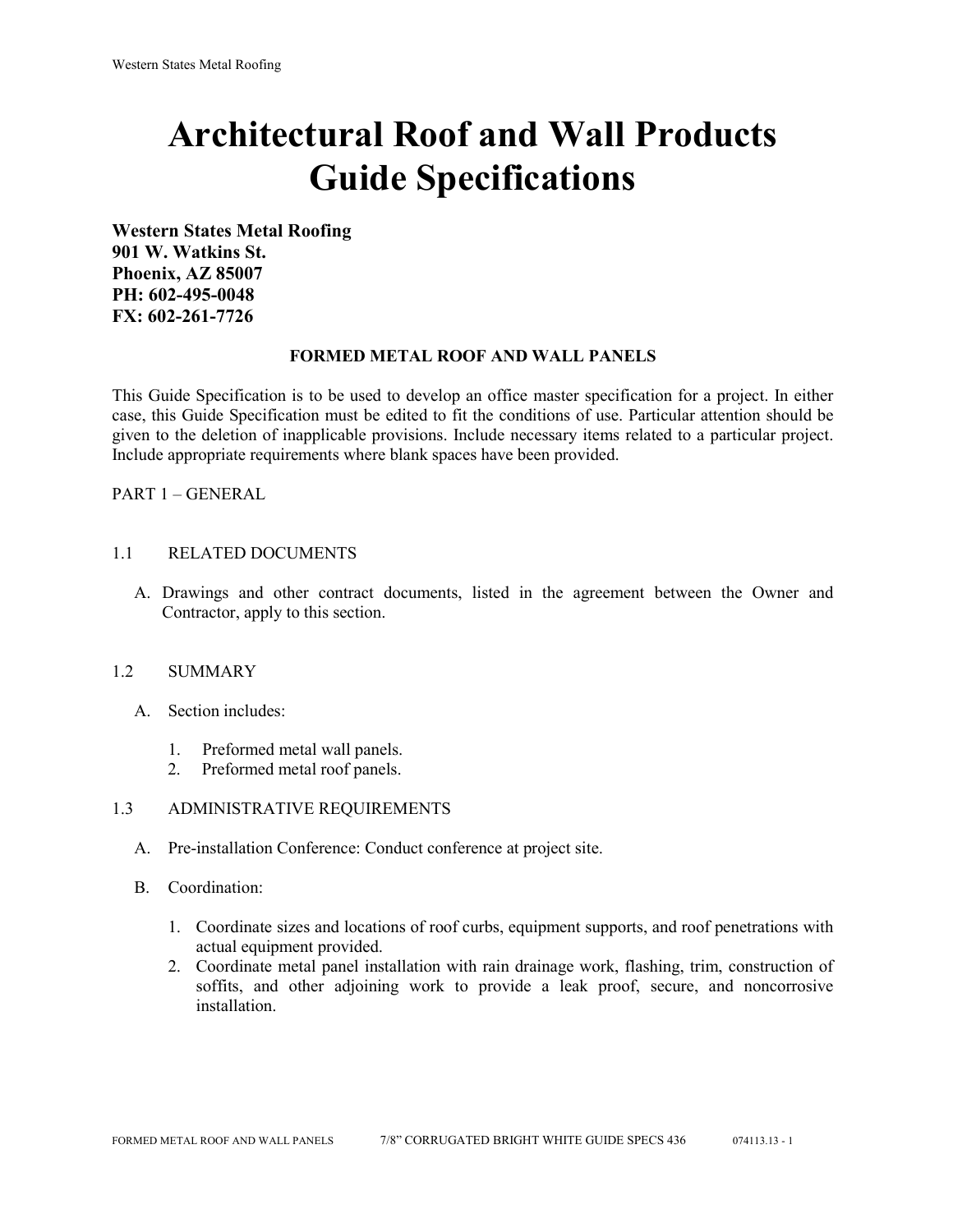# 1.4 SUBMITTALS

- A. Product Data:
	- 1. Include construction details, material descriptions, dimensions of individual components and profiles and finishes for each type of panel and accessory.
- B. Shop Drawings:
	- 1. Include fabrication and installation layouts of metal panels; details of edge conditions, joints, panel profiles, corners, anchorages, attachment system, trim, flashings, closures, accessories and special details.
	- 2. Accessories: Include details of the flashing, trim, and anchorage systems, at a scale of not less than 1-1/2 inches per 12 inches.
- C. Samples:
	- 1. Metal Panels: 12 inches long by actual panel width. Include fasteners, closures, and other metal panel accessories.
- D. Qualification Data: For Installer.
- E. Product Test Reports: For each product, for tests performed by a qualified testing agency.
- F. Filed quality control reports.
- G. Sample Warranties: For special warranties.
- 1.5 QUALITY ASSURANCE
	- A. Installer Qualifications: An entity that employs installers and supervisors who have a minimum of 3 years' experience in the installation of metal roof / wall panels.
	- B. Mockups: Build mockup; to verify selections made under sample submittals and to demonstrate aesthetic effects and set quality standards for fabrication and installation.
- 1.6 DELIVERY, STORAGE AND HANDLING
	- A. Deliver components, metal panels and other manufactured items so as not to be damaged or deformed. Package metal panels for protection during transportation and handling.
	- B. Store metal panels in a manner to prevent bending, warping, twisting and surface damage.
	- C. Stack metal panels horizontally on platforms or pallets, covered with suitable weather tight and ventilated covering. Store metal panels to ensure dryness with positive slope for drainage of water. Do not store metal panels in contact with other materials that might cause staining, denting or other surface damage.
	- D. Retain strippable protective covering on metal panels during installation.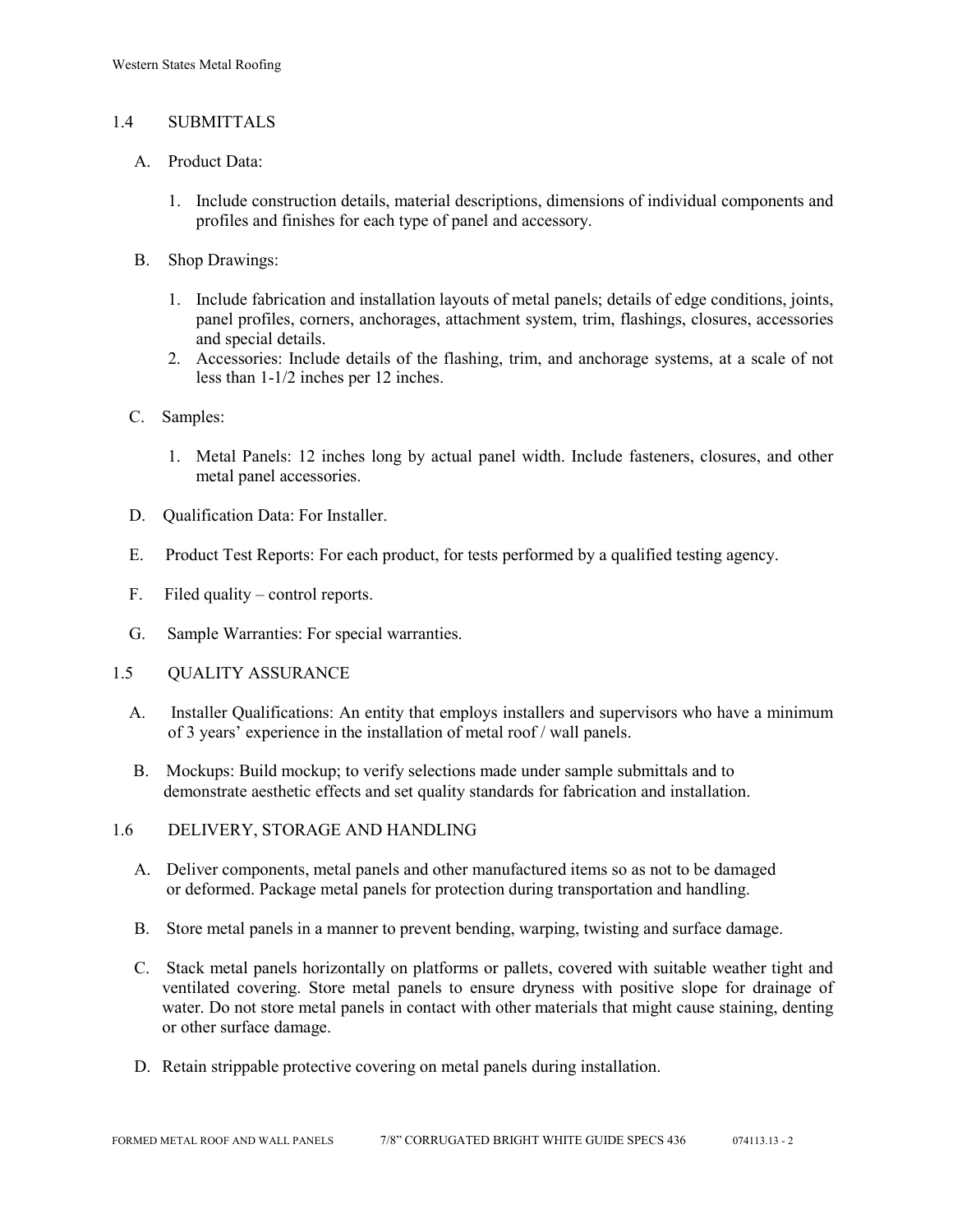## 1.7 FIELD CONDITIONS

A. Weather Limitations: Proceed with installation only when existing and forecasted weather conditions permit assembly of metal panels to be performed according to manufacturers' written instructions and warranty requirements.

## 1.8 WARRANTY

- A. MANUFACTURER'S PRODUCT WARRANTY
	- 1. Manufacturer's standard coating performance warranty, as available for specified installation and environmental conditions. (Contact a WSMR Representative to determine actual warranty criteria)

# B. CONTRACTORS WARRANTY

1. Warrant panels, flashings, sealants, fasteners, and accessories against defective materials and/ or workmanship, to remain watertight and weatherproof with normal usage for two (2) years following Project Substantial Completion date.

### PART 2 – PRODUCTS

### 2.1 MANUFACTURER

 A. Western States Decking, Inc., DBA - Western States Metal Roofing, 901 W. Watkins St., Phoenix, AZ 85007; Phone: (877) 787-5467; Fax: (602) 261-7726

Email: [sales@metalforroofing.com](mailto:sales@metalforroofing.com) Website: www.metalforroofing.com

B. Substitutions: In accordance with contract documents.

#### 2.2 METAL ROOF PANELS

- A. 7/8" Corrugated Profile; Exposed Fastener Metal Panels: Metal panel consisting of formed metal sheet with alternating curved ribs, installed by lapping edges of adjacent panels.
	- 1. Metal Panel Designation: 7/8" Corrugated
	- 2. Metallic- Coated Steel Sheet: Aluminum- zinc alloy- coated steel sheet minimum (Zincalume® or Galvalume®) complying with ASTM A 792/ A 792M, Class AZ50 coating designation; structural quality.
		- a. Nominal Thickness: [24 Gauge], [26 Gauge]
		- b. Exterior Finish Available In: Cool Tech ® SMP (Siliconized Modified Polyester)

i. Bright White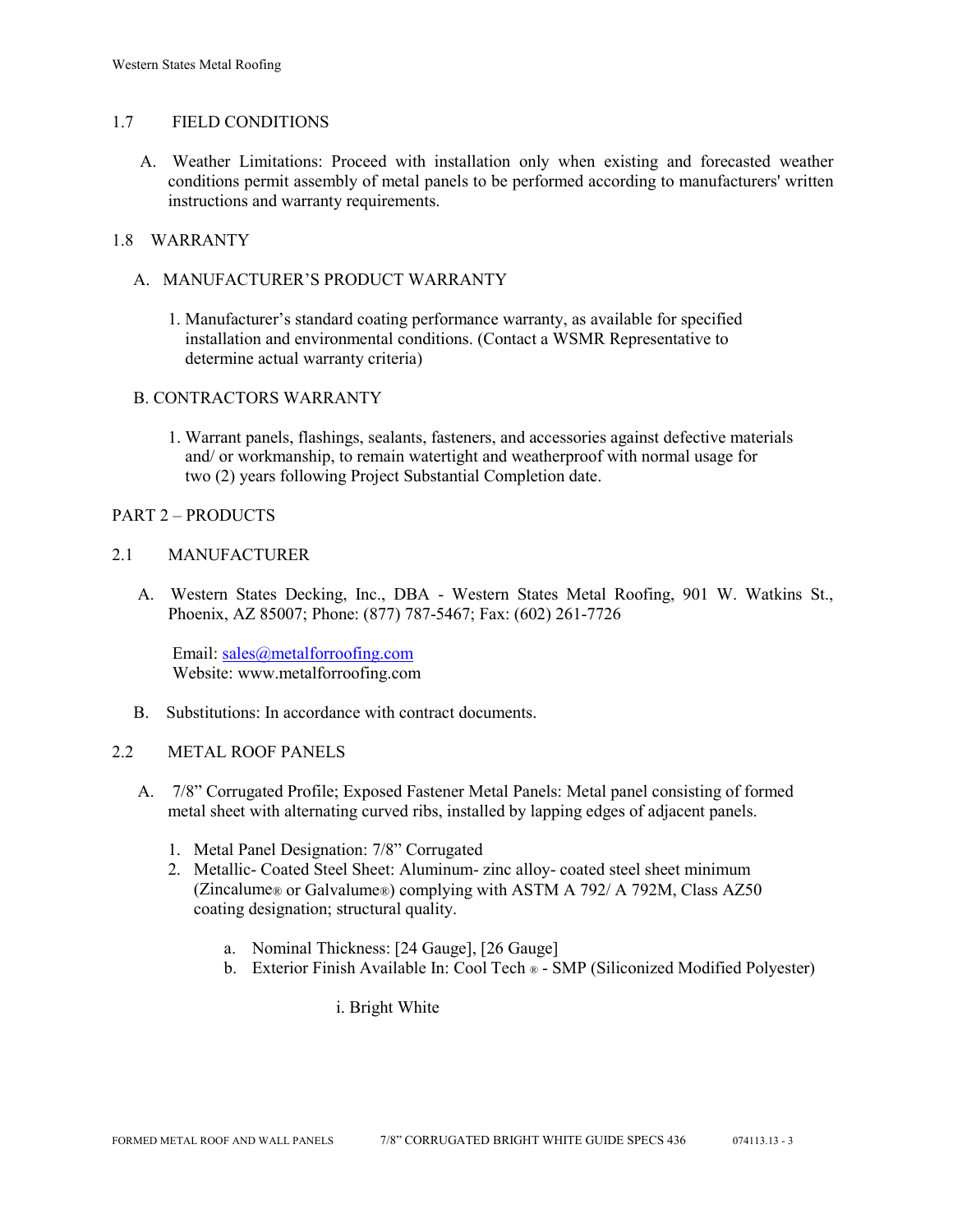- 3. Grade of Steel:
	- a. 26 Gauge Grade 80
	- b. 24 Gauge Grade 50

4. Panel Coverage: 32" Roof / 34 2/3" Wall

- 5. Panel Height: 7/8" inch
- 6. Continuous Rib Spacing: 2.67" inch on center

# 2.3 ACCESSORIES

- A. Self-Adhering, High- Temperature Underlayment: Provide self-adhering, cold applied, sheet underlayment, a minimum of 30 mils thick, specifically designed to withstand high metal temperatures beneath metal roofing. Provide primer when recommended by underlayment manufacturer.
	- 1. Thermal Stability: Stable after testing at 220 deg F; ASTM D 1970.
	- 2. Low- Temperature Flexibility: Passes after testing at minus 20 deg F; ASTM D 1970.
- B. Miscellaneous Metal Sub framing and Furring: ASTM C 645; cold formed, metallic- coated steel sheet, ASTM A 653/ A 653M, G90 coating designation or ASTM A 792/ A 792M, Class AZ55 aluminum- zinc alloy coating designation unless otherwise indicated. Provide manufacture's standard sections as required for support and alignment of metal panel system.
- C. Panel accessories: Provide components required for a complete, weather tight panel system including trim, clips, flashings, sealants, gaskets, fillers, closure strips, and similar items. Match material and finish of metal panels unless otherwise indicated.
	- 1. Closures: Provide closures at eaves and ridges, fabricated of same metal as metal panels.
	- 2. Backing Plates; Provide metal backing plates at panel end splices, fabricated from material recommended by manufacturer.
	- 3. Closure Strips: Closed-cell, expanded, cellular, rubber or cross linked, polyolefin-foam or closed-cell laminated polyethylene; minimum I -inch-thick, flexible closure strips; cut or pre-molded to match metal panel profile. Provide closure strips where indicated or necessary to ensure weather tight construction.
- D. Flashing and Trim: Provide flashing and trim formed from same material as metal panels as required to seal against weather and to provide finished appearance. Finish flashing and trim with same finish systems adjacent metal panels.
- E. Panel Fasteners: Self-tapping screws designed to withstand design loads. Provide EPDM or PVC sealing washers for exposed fasteners.
- F. Panel Sealants: Provide sealant type recommended by manufacturers that are compatible with panel materials, are non-staining and do not damage panel finish.
- G. Metal Protection: When dissimilar metals contact each other or corrosive substrates, protect against galvanic.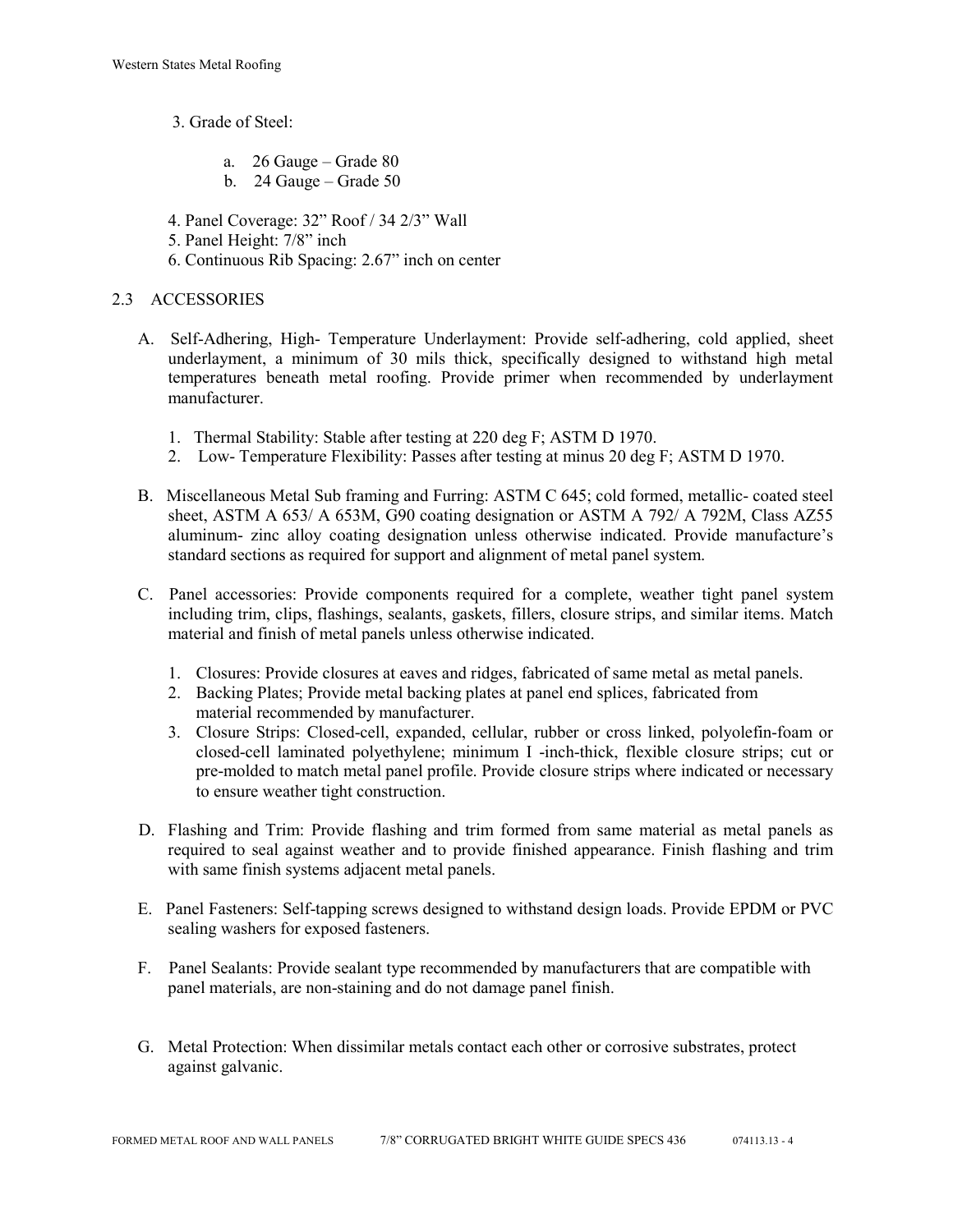# 2.4 FABRICATION

- A. General: Fabricate and finish metal panels and accessories at the factory, by manufacturers Standard procedures and processes, as necessary to fulfill indicated performance requirements demonstrated by laboratory testing. Comply with indicated profiles and with dimensional and structural requirements.
- B. Provide panel profile, including major ribs and intermediate stiffening ribs, if any, for full length of panel.
- C. Sheet Metal Flashing and Trim: Fabricate flashing and trim to comply with manufacturer's recommendations and recommendation in SMACNA's "Architectural Sheet Metal Manual" that apply to design, dimensions, metal, and other characteristics of item indicated.

# 2.5 FINISHES

- A. Protect mechanical and painted finishes on exposed surfaces from damage by applying a strippable, temporary protective covering before shipping.
- B. Appearance of Finished Work: Variations in appearance of abutting or adjacent pieces are acceptable if they are within one- half of the range of approved Samples. Noticeable variations in same piece are unacceptable. Variations in appearance of other components are acceptable if they are within the range of approved Samples and are assembled or installed to minimize contrast.
- C. Steel Panels Finish:
	- 1. Exterior Finish: Western States Metal Roofing, Cool Tech ® SMP, Siliconized Modified Polyester two- coat system:  $0.20 - 0.3$  mil primer with  $0.7 - 0.8$  mil color coat, meeting solar reflectance index requirements.
	- 2. Interior Finish: Standard Poly backer finish consisting of  $0.15 0.25$  primer coat and a 0.25  $-0.35$  wash coat with a minimum total dry film thickness of  $0.4 - 0.5$  mil.

# PART 3- EXECUTION

#### 3.1 EXAMINATION

- A. Examine substrates, area, and conditions, with installer present, for compliance with requirements for installation tolerances, metal panel supports, and other conditions affecting performance of the work.
	- 1. Examine primary and secondary roof framing to verify that rafters, purlins, angles, channels, and other structural panel support members and anchorages have been installed within alignment tolerances required by metal roof panel manufacturer.
	- 2. Examine solid roof sheathing to verify that sheathing joints are supported by framing or blocking and that installation is within flatness tolerances required by metal roof panel manufacture.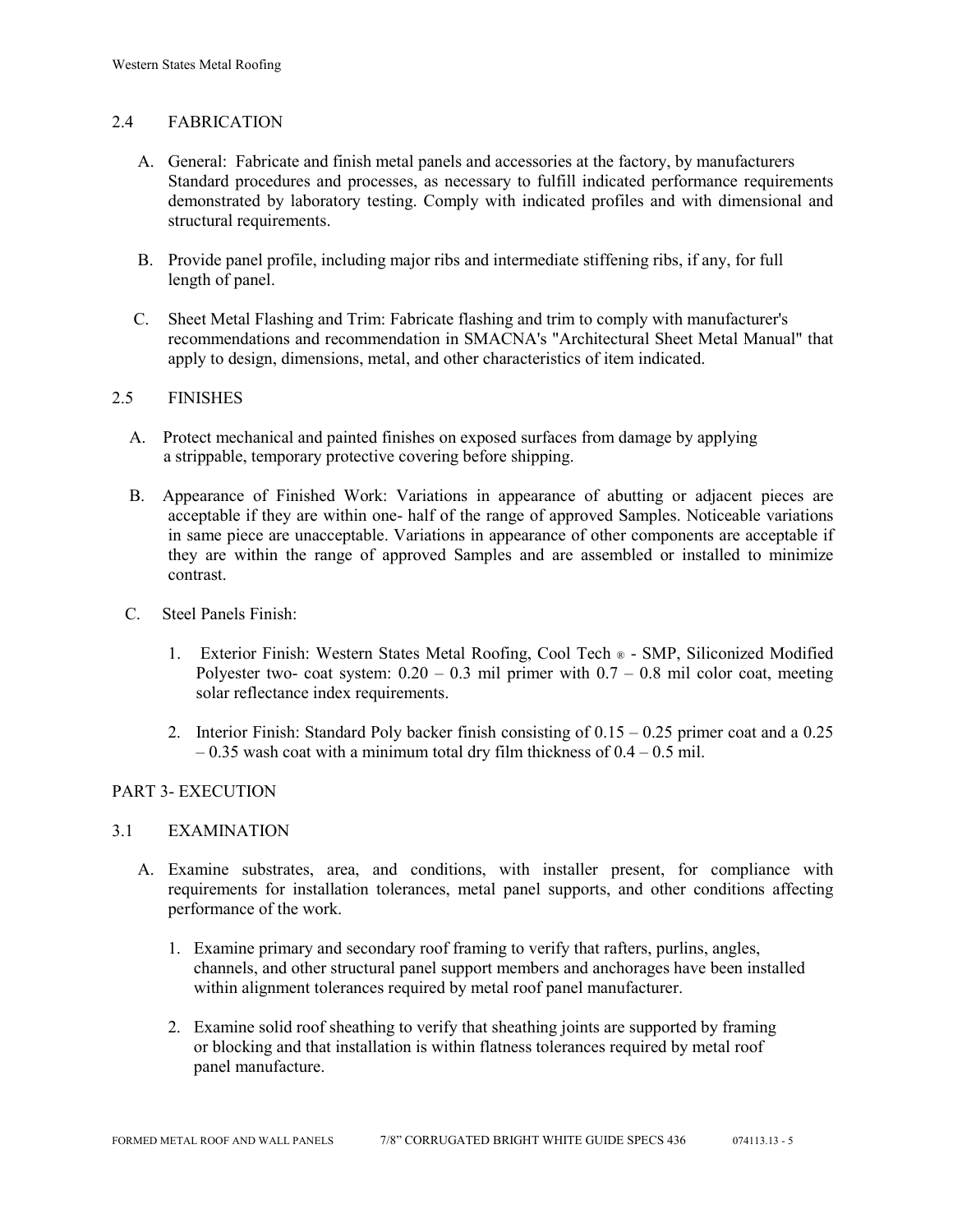- a. Verify that air or water-resistive barriers have been installed over sheathing or backing substrate to prevent air infiltration or water penetration.
- B. Examine roughing-in for components and systems penetrating metal panels to verify actual locations of penetrations relative to seam locations of metal panels before installation.
- C. Proceed with installation only after unsatisfactory conditions have been corrected.

# 3.2 PREPARATION

 A. Miscellaneous Supports: Install sub framing, furring and other miscellaneous panel support members and anchorage according to ASTM C 754 and metal panel manufacturer's written recommendations.

### 3.3 UNDERLAYMENT INSTALLATION

- A. Self- Adhering Sheet Underlayment: Apply primer if required by manufacturer. Comply with temperature restrictions of underlayment manufacturer for installation. Apply at locations indicated on Drawings, wrinkle free, in shingle fashion to shed water, and with end laps of not less than 6 inches staggered 24 inches between courses. Overlap side edges not less than 3- ½ inches. Roll laps with roller. Cover underlayment within 14 days.
- B. Felt Underlayment: Apply at locations indicated [below] [on drawings], in shingle fashion to shed water. And with lapped joints of not less than 2 inches.
	- 1. Apply over the entire roof surface.
	- 2. Apply on roof not covered by self- adhering sheet underlayment. Lap over edges of self adhering sheet underlayment not less than 3 inches, in shingle fashion to shed water.
- C. Slip Sheet: Apply slip sheet over underlayment before installing metal roof panels.
- D. Flashings: Install flashings to cover underlayment to comply with requirements specified in Section 076200 "Sheet Metal Flashing and Trim."

#### 3.4 METAL PANEL INSTALLATION

- A. General: Install metal panels according to manufacturer's written instructions in orientation, sizes, and locations indicated. Install panels perpendicular to supports unless otherwise indicated. Anchor metal panels and other components of the work securely in place, with provisions for thermal and structural movement.
	- 1. Shim or otherwise plumb substrates receiving metal panels.
	- 2. Flash and seal metal panels at perimeter of all openings. Fasten with self-tapping screws. do not begin installation until air or water- resistive barriers and flashings that are concealed by metal panels are installed.
	- 3. Install screw fasteners in predrilled holes.
	- 4. Locate and space fastenings in uniform vertical and horizontal alignment.
	- 5. Install flashing and trim as metal panel work proceeds.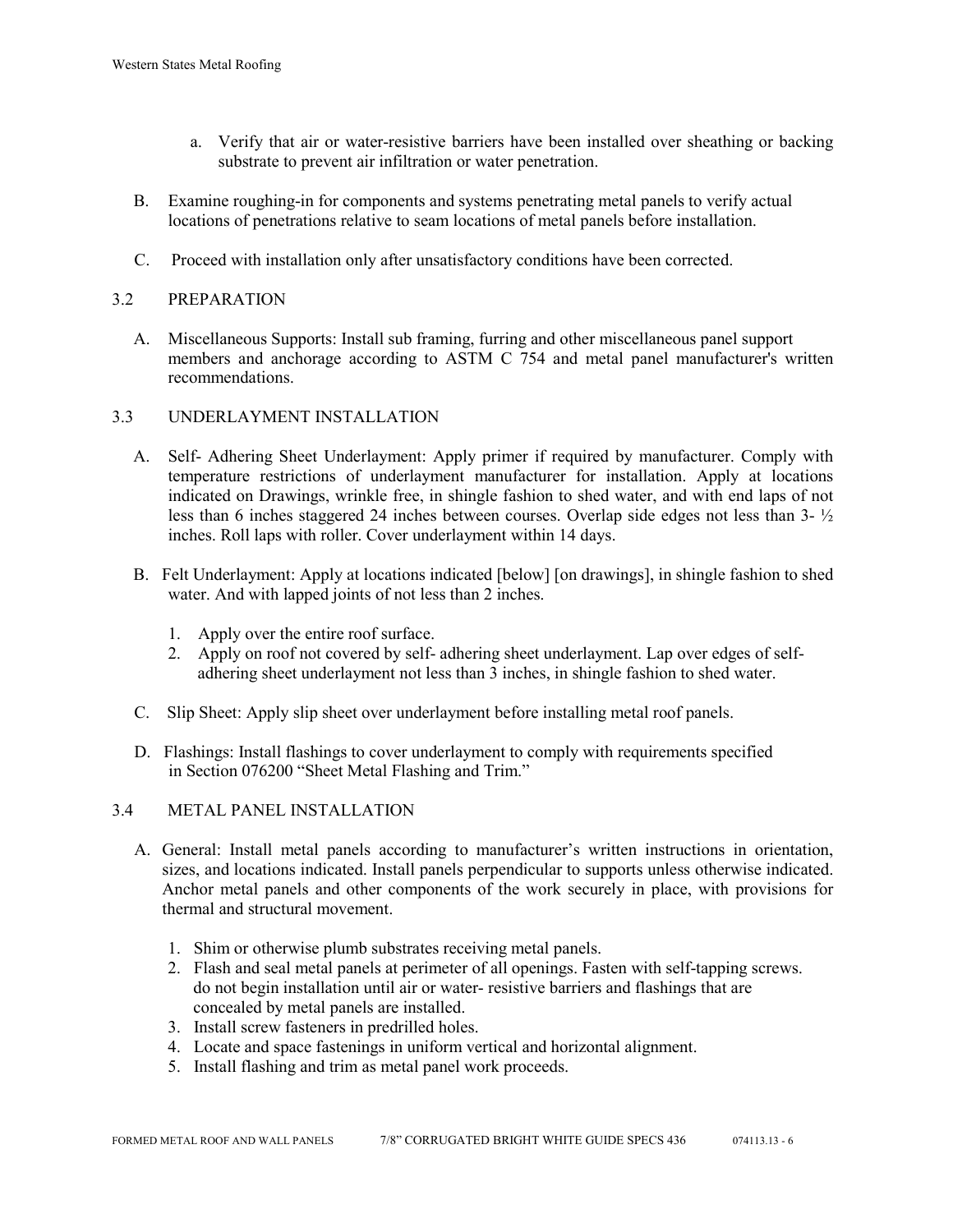- 6. Locate panel splices over, but not attached to, structural supports. Stagger panel splices and end laps to avoid a four – panel lap splice condition.
- 7. Align bottoms of metal panels and fasten with blind rivets, bolts, or self- tapping screws. Fasten flashings and trim around openings and similar elements with self-tapping screws.
- 8. Provide weather tight escutcheons for pipe—and conduit- penetrating panels.
- B. Fasteners:
	- 1. Steel Panels: Use galvanized steel fasteners.
- C. Metal Protection: When dissimilar metals contact each other or corrosive substrates, protect against galvanic action.
- D. Lap-Seam Metal Panels: Fasten metal panels to supports with fasteners at each lapped joint at location and spacing recommended by manufacturer.
	- 1. Lap ribbed or fluted sheets one full rib. Apply panels and associated items true to line for neat and weather tight enclosure.
	- 2. Provide metal backed washers under heads of exposed fasteners bearing on weather side of metal panels.
	- 3. Locate and space exposed fasteners in uniform vertical and horizontal alignment. Use proper tools to obtain controlled uniform compression for positive seal without rupture of washer.
	- 4. Install screw fasteners with power tools having controlled torque adjusted to compress Washer tightly without damage to washer, screw threads or panels. Install screws in predrilled holes.
	- 5. Flash and seal pans with weather closures at perimeter of all openings.
- E. Accessory Installation: install accessories with positive anchorage to building and weather tight Mounting, and provide for thermal expansion. Coordinate installation with flashings and other components.
	- 1. Install components, required for a complete metal panel system including trim, copings, corners, seam covers, flashings, sealants, gaskets, fillers, closure strips and similar items. Provide types indicated by metal wall panel manufacturer; or, if not indicated, provide types recommended by metal panel manufacturer.
- F. Flashing and Trim: Comply with performance requirements manufacturer's written installation instructions, and SMACNA's "Architectural Sheet Metal Manual." Provide concealed fasteners where possible, and set units true to line and level. Install work with laps, joints and seams that are permanently watertight.
	- 1. Install exposed flashing and trim that is without buckling and tool marks, and that is true to line and levels indicated, with exposed edges folded back to form hems. Install sheet metal flashing and trim to fit substrates and achieve waterproof performance.